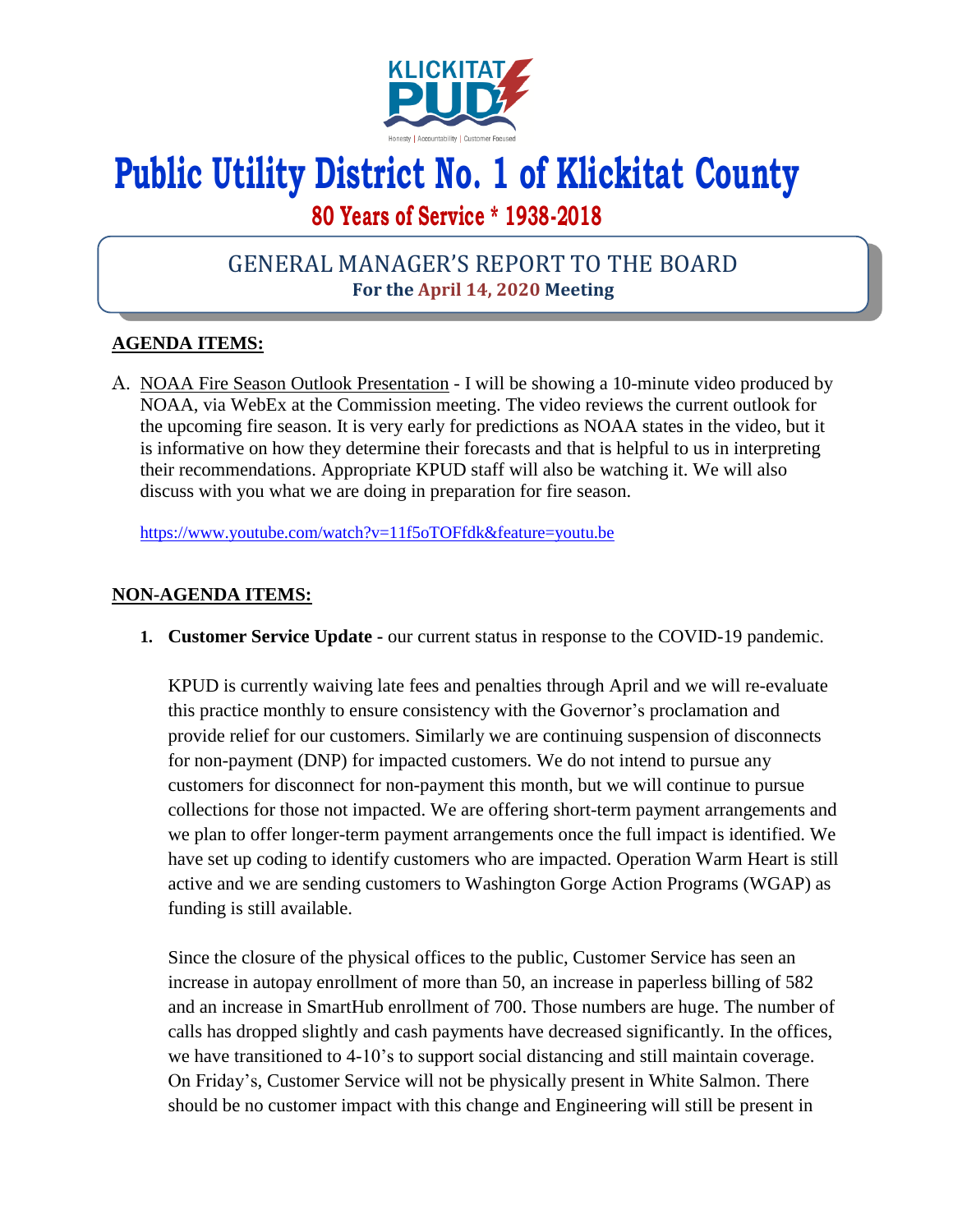the office according to their coverage schedules. In the field, meter readers are not reading individual residential meters within White Salmon and Goldendale. Additionally they are skipping meters if a location cannot be safely entered or exited and distancing is being observed. These meters will be estimated and read when the stay at home order is lifted. This is to protect both our customers and meter readers.

Customer communications regarding COVID-19 are being included in inserts with bills and on Facebook. We are also partnering with Klickitat County Emergency Response to communicate social distancing PSA's for COVID-19 via bill inserts and Facebook.

We are working with Klickitat County as well as internally to identify additional customer support options. We will continue to provide details to you as they evolve.

#### What we know so far:

#### Small Business

\$5M in funding is being allocated to small business assistance from the Governor. The source of the funding is the unclaimed lotto fund. Those that qualify are small (micro) businesses that have between 1-10 employees. It is estimated that about \$80,000 will go to Klickitat County businesses. Applications are being submitted to Klickitat County Economic Development and so far they have received about 35 applications. They will filter and qualify them based on priority before sending to the State. There will likely be more applicants, but the County will narrow down the applicants.

We think this would be a great starting point for reaching customers that need assistance if we develop a program. The County will keep a list and if/when appropriate, work with us to release or reach out to applicants.

#### Residential

An additional \$12M in funding is anticipated for Low Income Home Energy Assistance (LIHEAP) programs per George Caan at WPUDA Wednesday afternoon. The details relating to this are still being worked out. This could provide about \$500 more to each qualified customer previously approved. We do not believe this would greatly increase the number of people that benefit, **unless LIHEAP changes their income qualifying thresholds**.

**2. Republic Services Landfill Collection System Expansion Project -** Kevin and his staff have completed plans & specs for a PUD-funded wellfield expansion project and they have engaged two contractors suitable to Republic Services. This work is at KPUD's cost and is covered in our Landfill Gas Optimization Agreement with Republic. Staff expects to improve gas collection by 200-400 SCFM and hopes to have the project online by the end of May, depending on availability of materials. This will be administered as a Small